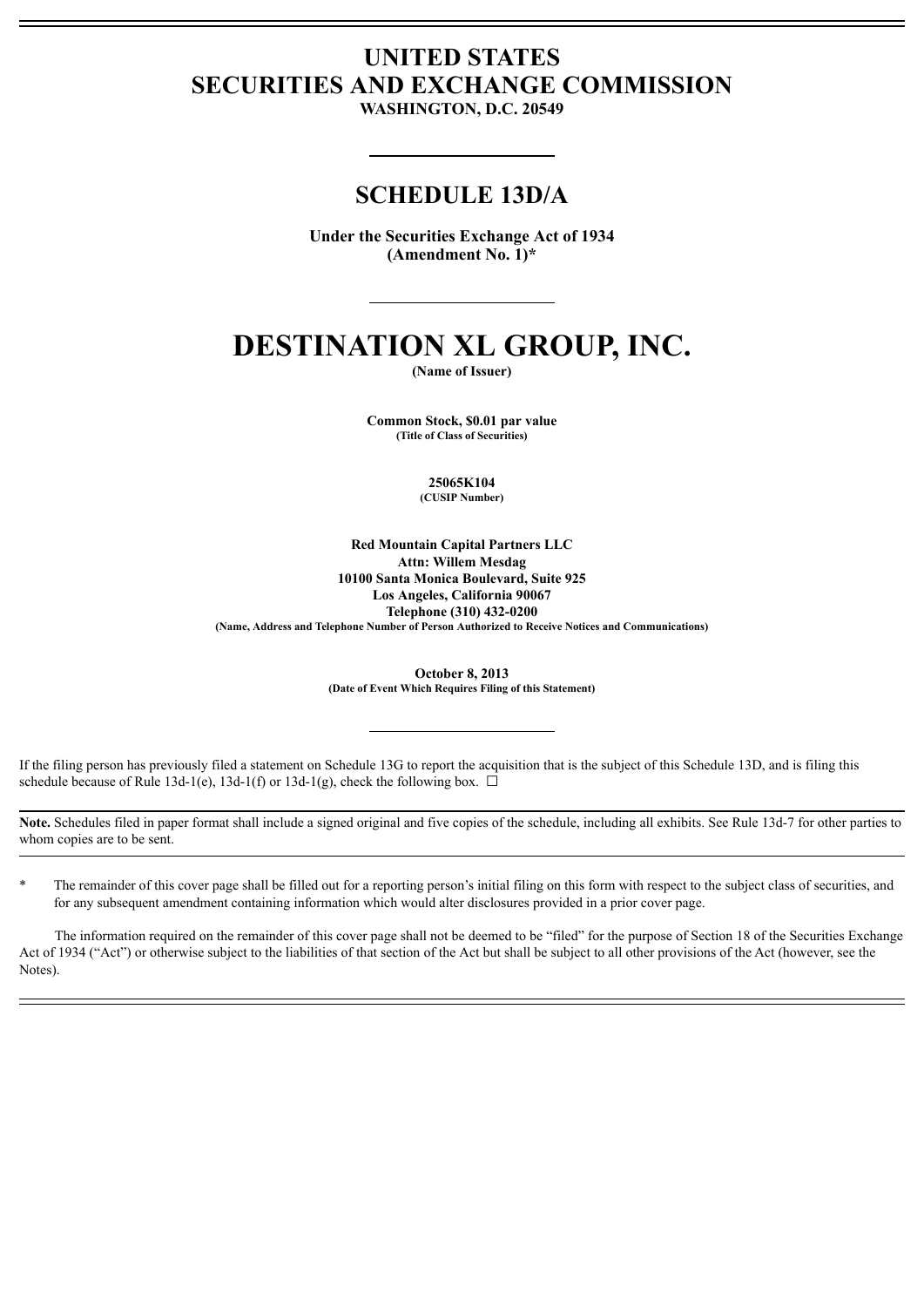|                         | <b>CUSIP No. 25065K104</b>                                                                      | <b>SCHEDULE 13D/A</b>                                                       | PAGE 2 OF 10 PAGES |  |  |
|-------------------------|-------------------------------------------------------------------------------------------------|-----------------------------------------------------------------------------|--------------------|--|--|
| $\mathbf{1}$            | <b>NAME OF REPORTING PERSONS</b><br>I.R.S. IDENTIFICATION NOS. OF ABOVE PERSONS (ENTITIES ONLY) |                                                                             |                    |  |  |
|                         |                                                                                                 | Red Mountain Capital Partners LLC<br>73-1726370                             |                    |  |  |
| $\overline{2}$          | $(a) \boxtimes$                                                                                 | <b>CHECK THE APPROPRIATE BOX IF A MEMBER OF A GROUP*</b><br>$(b) \boxtimes$ |                    |  |  |
| $\overline{\mathbf{3}}$ | <b>SEC USE ONLY</b>                                                                             |                                                                             |                    |  |  |
| $\overline{\mathbf{4}}$ | <b>SOURCE OF FUNDS*</b>                                                                         |                                                                             |                    |  |  |
|                         |                                                                                                 | AF (See Item 3)                                                             |                    |  |  |
| 5                       | CHECK BOX IF DISCLOSURE OF LEGAL PROCEEDINGS IS REQUIRED PURSUANT TO ITEMS 2(d) or 2(e) □       |                                                                             |                    |  |  |
| 6                       |                                                                                                 | <b>CITIZENSHIP OR PLACE OF ORGANIZATION</b>                                 |                    |  |  |
|                         | Delaware                                                                                        |                                                                             |                    |  |  |
|                         |                                                                                                 | <b>SOLE VOTING POWER</b><br>$\overline{7}$                                  |                    |  |  |
|                         | <b>NUMBER OF</b>                                                                                | 4,281,254 shares (See Item 5)                                               |                    |  |  |
|                         | <b>SHARES</b><br><b>BENEFICIALLY</b>                                                            | <b>SHARED VOTING POWER</b><br>8                                             |                    |  |  |
|                         | <b>OWNED BY</b>                                                                                 | None (See Item 5)                                                           |                    |  |  |
|                         | <b>EACH</b><br><b>REPORTING</b>                                                                 | <b>SOLE DISPOSITIVE POWER</b><br>$\boldsymbol{9}$                           |                    |  |  |
|                         | <b>PERSON</b>                                                                                   | 4,281,254 shares (See Item 5)                                               |                    |  |  |
|                         | <b>WITH</b>                                                                                     | <b>SHARED DISPOSITIVE POWER</b><br>10 <sup>1</sup>                          |                    |  |  |
|                         |                                                                                                 | None (See Item 5)                                                           |                    |  |  |
| 11                      |                                                                                                 | AGGREGATE AMOUNT BENEFICIALLY OWNED BY EACH REPORTING PERSON                |                    |  |  |
|                         |                                                                                                 | 4,281,254 shares (See Item 5)                                               |                    |  |  |
| 12                      |                                                                                                 | CHECK BOX IF THE AGGREGATE AMOUNT IN ROW (11) EXCLUDES CERTAIN SHARES* □    |                    |  |  |
|                         |                                                                                                 |                                                                             |                    |  |  |
| 13                      |                                                                                                 | PERCENT OF CLASS REPRESENTED BY AMOUNT IN ROW (11)                          |                    |  |  |
|                         | 8.4% (See Item 5)                                                                               |                                                                             |                    |  |  |
| 14.                     |                                                                                                 | <b>TYPE OF REPORTING PERSON*</b>                                            |                    |  |  |
|                         |                                                                                                 | OO - Limited Liability Company                                              |                    |  |  |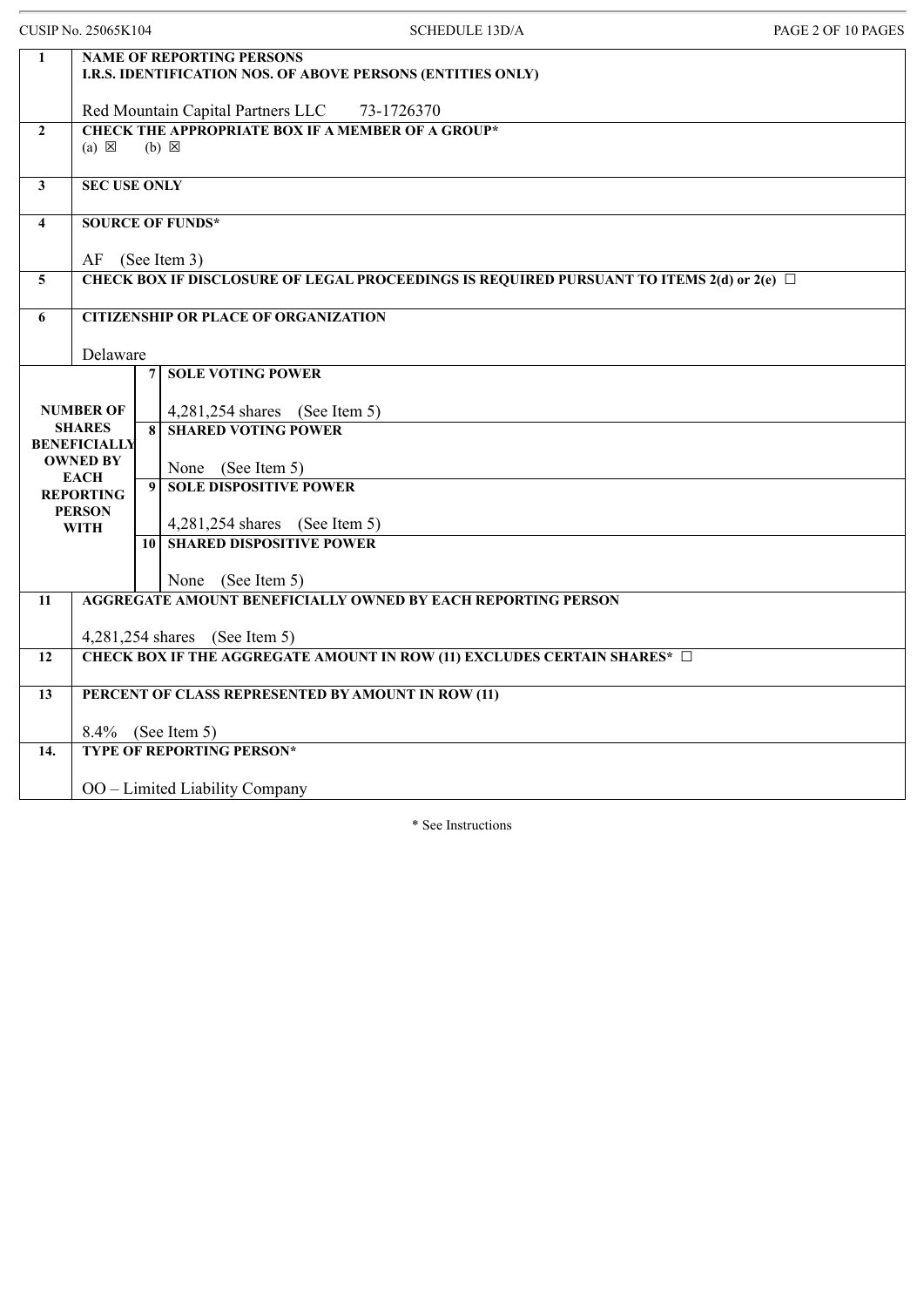|                 | <b>CUSIP No. 25065K104</b>                                                                      |                 | <b>SCHEDULE 13D/A</b>                                                                                 | PAGE 3 OF 10 PAGES |
|-----------------|-------------------------------------------------------------------------------------------------|-----------------|-------------------------------------------------------------------------------------------------------|--------------------|
| $\mathbf{1}$    | <b>NAME OF REPORTING PERSONS</b><br>I.R.S. IDENTIFICATION NOS. OF ABOVE PERSONS (ENTITIES ONLY) |                 |                                                                                                       |                    |
|                 |                                                                                                 |                 |                                                                                                       |                    |
| $\overline{2}$  |                                                                                                 |                 | Red Mountain Partners, L.P.<br>20-4117349<br><b>CHECK THE APPROPRIATE BOX IF A MEMBER OF A GROUP*</b> |                    |
|                 | $(a) \boxtimes$                                                                                 |                 | $(b) \boxtimes$                                                                                       |                    |
| $\mathbf{3}$    | <b>SEC USE ONLY</b>                                                                             |                 |                                                                                                       |                    |
| $\overline{4}$  | <b>SOURCE OF FUNDS*</b>                                                                         |                 |                                                                                                       |                    |
|                 | WC (See Item 3)                                                                                 |                 |                                                                                                       |                    |
| $5\overline{)}$ |                                                                                                 |                 | CHECK BOX IF DISCLOSURE OF LEGAL PROCEEDINGS IS REQUIRED PURSUANT TO ITEMS $2(d)$ or $2(e)$           |                    |
| 6               |                                                                                                 |                 | <b>CITIZENSHIP OR PLACE OF ORGANIZATION</b>                                                           |                    |
|                 | Delaware                                                                                        |                 |                                                                                                       |                    |
|                 |                                                                                                 | $\overline{7}$  | <b>SOLE VOTING POWER</b>                                                                              |                    |
|                 | <b>NUMBER OF</b>                                                                                |                 | 4,281,254 shares (See Item 5)                                                                         |                    |
|                 | <b>SHARES</b><br><b>BENEFICIALLY</b>                                                            | 8               | <b>SHARED VOTING POWER</b>                                                                            |                    |
|                 | <b>OWNED BY</b>                                                                                 |                 | None (See Item 5)                                                                                     |                    |
|                 | <b>EACH</b><br><b>REPORTING</b>                                                                 | $\mathbf{Q}$    | <b>SOLE DISPOSITIVE POWER</b>                                                                         |                    |
|                 | <b>PERSON</b><br><b>WITH</b>                                                                    |                 | 4,281,254 shares (See Item 5)                                                                         |                    |
|                 |                                                                                                 | 10 <sup>1</sup> | <b>SHARED DISPOSITIVE POWER</b>                                                                       |                    |
|                 |                                                                                                 |                 | None (See Item 5)                                                                                     |                    |
| 11              |                                                                                                 |                 | <b>AGGREGATE AMOUNT BENEFICIALLY OWNED BY EACH REPORTING PERSON</b>                                   |                    |
|                 |                                                                                                 |                 | 4,281,254 shares (See Item 5)                                                                         |                    |
| 12              |                                                                                                 |                 | CHECK BOX IF THE AGGREGATE AMOUNT IN ROW (11) EXCLUDES CERTAIN SHARES* $\Box$                         |                    |
| 13              |                                                                                                 |                 | PERCENT OF CLASS REPRESENTED BY AMOUNT IN ROW (11)                                                    |                    |
|                 |                                                                                                 |                 |                                                                                                       |                    |
| 14.             | 8.4% (See Item 5)                                                                               |                 | <b>TYPE OF REPORTING PERSON*</b>                                                                      |                    |
|                 |                                                                                                 |                 |                                                                                                       |                    |
|                 |                                                                                                 |                 | PN – Limited Partnership                                                                              |                    |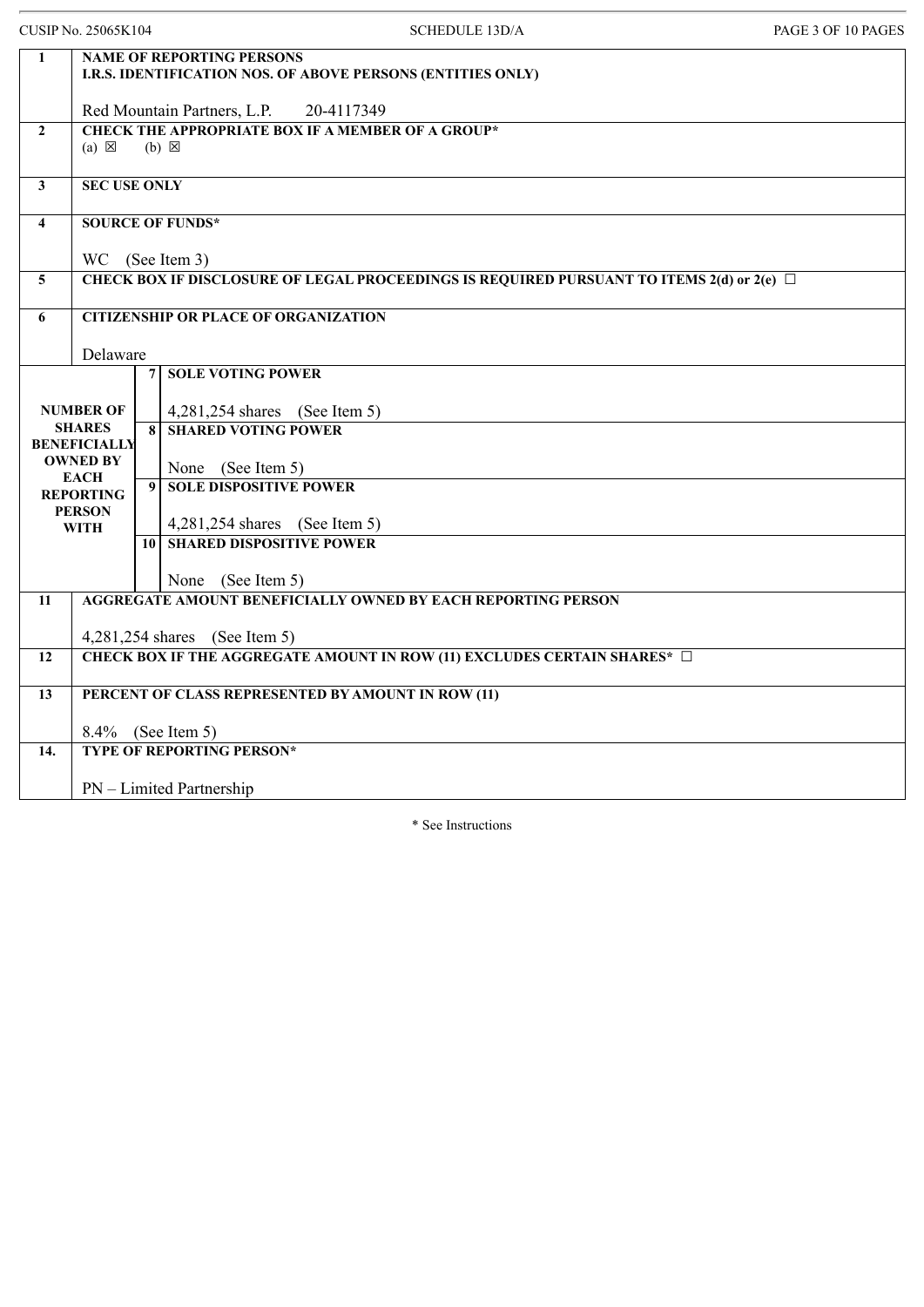|                         | <b>CUSIP No. 25065K104</b>                                                                                     |                         | <b>SCHEDULE 13D/A</b>                                                                           | PAGE 4 OF 10 PAGES |  |
|-------------------------|----------------------------------------------------------------------------------------------------------------|-------------------------|-------------------------------------------------------------------------------------------------|--------------------|--|
| $\mathbf{1}$            |                                                                                                                |                         | <b>NAME OF REPORTING PERSONS</b><br>I.R.S. IDENTIFICATION NOS. OF ABOVE PERSONS (ENTITIES ONLY) |                    |  |
|                         | RMCP GP LLC                                                                                                    |                         | 20-4442412                                                                                      |                    |  |
| $\mathbf{2}$            | $(a) \boxtimes$                                                                                                |                         | <b>CHECK THE APPROPRIATE BOX IF A MEMBER OF A GROUP*</b><br>$(b) \boxtimes$                     |                    |  |
| $\overline{\mathbf{3}}$ | <b>SEC USE ONLY</b>                                                                                            |                         |                                                                                                 |                    |  |
| $\overline{4}$          | <b>SOURCE OF FUNDS*</b>                                                                                        |                         |                                                                                                 |                    |  |
| $\overline{5}$          | AF (See Item 3)<br>CHECK BOX IF DISCLOSURE OF LEGAL PROCEEDINGS IS REQUIRED PURSUANT TO ITEMS $2(d)$ or $2(e)$ |                         |                                                                                                 |                    |  |
| 6                       | <b>CITIZENSHIP OR PLACE OF ORGANIZATION</b>                                                                    |                         |                                                                                                 |                    |  |
|                         | Delaware                                                                                                       |                         |                                                                                                 |                    |  |
|                         |                                                                                                                | 7 <sup>1</sup>          | <b>SOLE VOTING POWER</b>                                                                        |                    |  |
|                         | <b>NUMBER OF</b>                                                                                               |                         | 4,281,254 shares (See Item 5)                                                                   |                    |  |
|                         | <b>SHARES</b><br><b>BENEFICIALLY</b>                                                                           | $\overline{\mathbf{8}}$ | <b>SHARED VOTING POWER</b>                                                                      |                    |  |
|                         | <b>OWNED BY</b>                                                                                                |                         | None (See Item 5)                                                                               |                    |  |
|                         | <b>EACH</b><br><b>REPORTING</b>                                                                                | $\boldsymbol{9}$        | <b>SOLE DISPOSITIVE POWER</b>                                                                   |                    |  |
|                         | <b>PERSON</b><br><b>WITH</b>                                                                                   |                         | 4,281,254 shares (See Item 5)                                                                   |                    |  |
|                         |                                                                                                                | 10 <sup>1</sup>         | <b>SHARED DISPOSITIVE POWER</b>                                                                 |                    |  |
|                         |                                                                                                                |                         | None (See Item 5)                                                                               |                    |  |
| 11                      |                                                                                                                |                         | AGGREGATE AMOUNT BENEFICIALLY OWNED BY EACH REPORTING PERSON                                    |                    |  |
|                         |                                                                                                                |                         | 4,281,254 shares (See Item 5)                                                                   |                    |  |
| 12                      |                                                                                                                |                         | CHECK BOX IF THE AGGREGATE AMOUNT IN ROW (11) EXCLUDES CERTAIN SHARES* □                        |                    |  |
| 13                      | PERCENT OF CLASS REPRESENTED BY AMOUNT IN ROW (11)                                                             |                         |                                                                                                 |                    |  |
|                         |                                                                                                                |                         | 8.4% (See Item 5)                                                                               |                    |  |
| 14.                     |                                                                                                                |                         | <b>TYPE OF REPORTING PERSON*</b>                                                                |                    |  |
|                         |                                                                                                                |                         | OO - Limited Liability Company                                                                  |                    |  |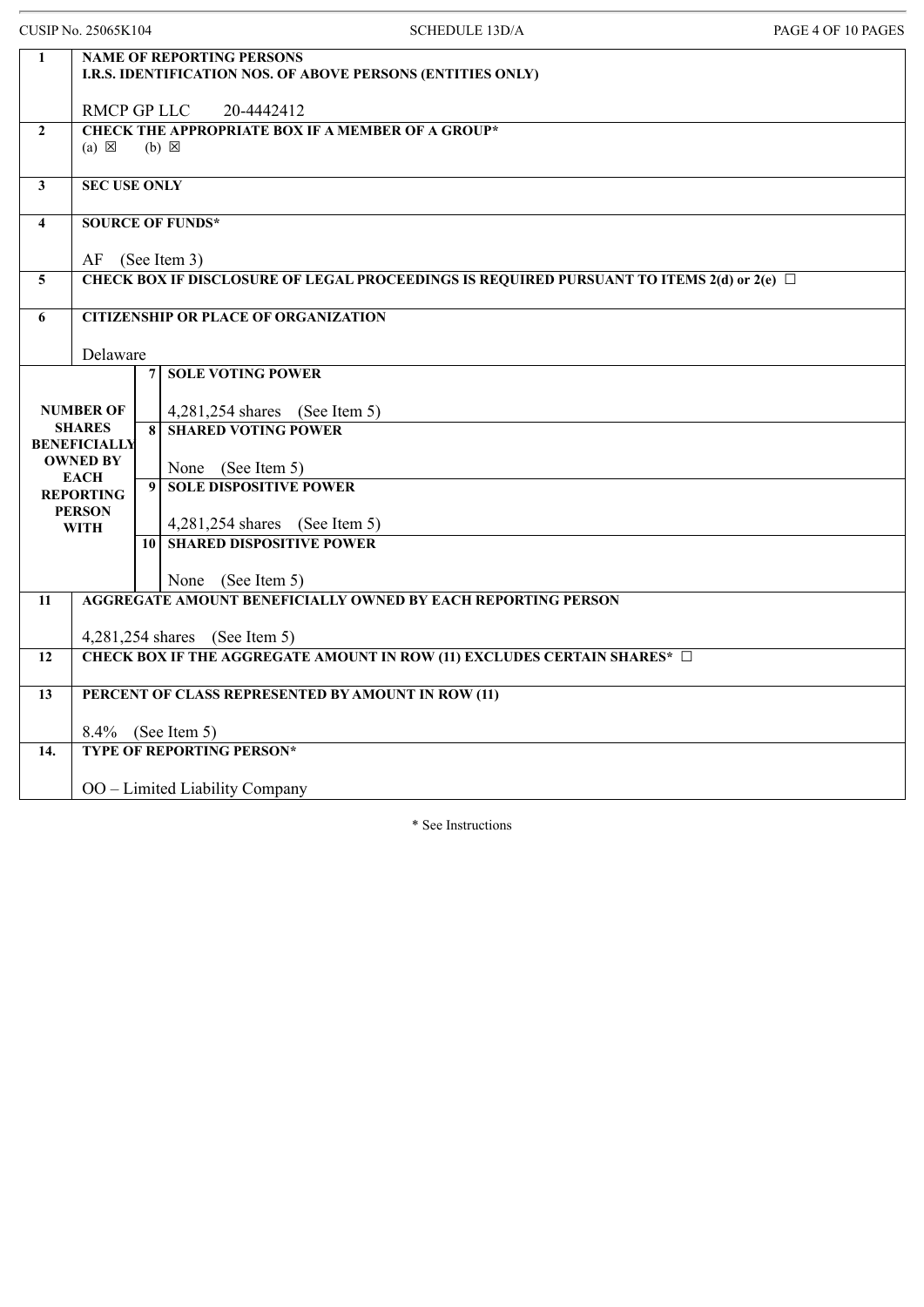|                                                                                                                 |                            | <b>SCHEDULE 13D/A</b>                                                                               | PAGE 5 OF 10 PAGES                                                                                                                                                                                                                                                                                                                                                                                                                                                                                                                                                                                                                                                               |  |
|-----------------------------------------------------------------------------------------------------------------|----------------------------|-----------------------------------------------------------------------------------------------------|----------------------------------------------------------------------------------------------------------------------------------------------------------------------------------------------------------------------------------------------------------------------------------------------------------------------------------------------------------------------------------------------------------------------------------------------------------------------------------------------------------------------------------------------------------------------------------------------------------------------------------------------------------------------------------|--|
| <b>NAME OF REPORTING PERSONS</b><br>$\mathbf{1}$<br>I.R.S. IDENTIFICATION NOS. OF ABOVE PERSONS (ENTITIES ONLY) |                            |                                                                                                     |                                                                                                                                                                                                                                                                                                                                                                                                                                                                                                                                                                                                                                                                                  |  |
|                                                                                                                 |                            | 13-4057186                                                                                          |                                                                                                                                                                                                                                                                                                                                                                                                                                                                                                                                                                                                                                                                                  |  |
| $(a) \boxtimes$                                                                                                 |                            |                                                                                                     |                                                                                                                                                                                                                                                                                                                                                                                                                                                                                                                                                                                                                                                                                  |  |
|                                                                                                                 |                            |                                                                                                     |                                                                                                                                                                                                                                                                                                                                                                                                                                                                                                                                                                                                                                                                                  |  |
|                                                                                                                 |                            |                                                                                                     |                                                                                                                                                                                                                                                                                                                                                                                                                                                                                                                                                                                                                                                                                  |  |
|                                                                                                                 |                            |                                                                                                     |                                                                                                                                                                                                                                                                                                                                                                                                                                                                                                                                                                                                                                                                                  |  |
|                                                                                                                 |                            |                                                                                                     |                                                                                                                                                                                                                                                                                                                                                                                                                                                                                                                                                                                                                                                                                  |  |
|                                                                                                                 |                            |                                                                                                     |                                                                                                                                                                                                                                                                                                                                                                                                                                                                                                                                                                                                                                                                                  |  |
|                                                                                                                 |                            |                                                                                                     |                                                                                                                                                                                                                                                                                                                                                                                                                                                                                                                                                                                                                                                                                  |  |
|                                                                                                                 |                            | <b>SOLE VOTING POWER</b>                                                                            |                                                                                                                                                                                                                                                                                                                                                                                                                                                                                                                                                                                                                                                                                  |  |
| <b>NUMBER OF</b>                                                                                                |                            | 4,281,254 shares (See Item 5)                                                                       |                                                                                                                                                                                                                                                                                                                                                                                                                                                                                                                                                                                                                                                                                  |  |
| <b>SHARES</b>                                                                                                   |                            |                                                                                                     |                                                                                                                                                                                                                                                                                                                                                                                                                                                                                                                                                                                                                                                                                  |  |
| <b>OWNED BY</b>                                                                                                 |                            | None (See Item 5)                                                                                   |                                                                                                                                                                                                                                                                                                                                                                                                                                                                                                                                                                                                                                                                                  |  |
| <b>REPORTING</b>                                                                                                |                            | <b>SOLE DISPOSITIVE POWER</b>                                                                       |                                                                                                                                                                                                                                                                                                                                                                                                                                                                                                                                                                                                                                                                                  |  |
| <b>PERSON</b>                                                                                                   |                            | 4,281,254 shares (See Item 5)                                                                       |                                                                                                                                                                                                                                                                                                                                                                                                                                                                                                                                                                                                                                                                                  |  |
|                                                                                                                 |                            |                                                                                                     |                                                                                                                                                                                                                                                                                                                                                                                                                                                                                                                                                                                                                                                                                  |  |
|                                                                                                                 |                            | None (See Item 5)                                                                                   |                                                                                                                                                                                                                                                                                                                                                                                                                                                                                                                                                                                                                                                                                  |  |
|                                                                                                                 |                            |                                                                                                     |                                                                                                                                                                                                                                                                                                                                                                                                                                                                                                                                                                                                                                                                                  |  |
|                                                                                                                 |                            |                                                                                                     |                                                                                                                                                                                                                                                                                                                                                                                                                                                                                                                                                                                                                                                                                  |  |
|                                                                                                                 |                            |                                                                                                     |                                                                                                                                                                                                                                                                                                                                                                                                                                                                                                                                                                                                                                                                                  |  |
| PERCENT OF CLASS REPRESENTED BY AMOUNT IN ROW (11)                                                              |                            |                                                                                                     |                                                                                                                                                                                                                                                                                                                                                                                                                                                                                                                                                                                                                                                                                  |  |
|                                                                                                                 |                            |                                                                                                     |                                                                                                                                                                                                                                                                                                                                                                                                                                                                                                                                                                                                                                                                                  |  |
|                                                                                                                 |                            |                                                                                                     |                                                                                                                                                                                                                                                                                                                                                                                                                                                                                                                                                                                                                                                                                  |  |
|                                                                                                                 |                            |                                                                                                     |                                                                                                                                                                                                                                                                                                                                                                                                                                                                                                                                                                                                                                                                                  |  |
|                                                                                                                 | <b>EACH</b><br><b>WITH</b> | <b>CUSIP No. 25065K104</b><br>Delaware<br>$\overline{7}$<br><b>BENEFICIALLY</b><br>$\boldsymbol{9}$ | Red Mountain Capital Management, Inc.<br><b>CHECK THE APPROPRIATE BOX IF A MEMBER OF A GROUP*</b><br>$(b) \times$<br><b>SEC USE ONLY</b><br><b>SOURCE OF FUNDS*</b><br>AF (See Item 3)<br>CHECK BOX IF DISCLOSURE OF LEGAL PROCEEDINGS IS REQUIRED PURSUANT TO ITEMS $2(d)$ or $2(e)$<br><b>CITIZENSHIP OR PLACE OF ORGANIZATION</b><br><b>SHARED VOTING POWER</b><br>$\bf{8}$<br><b>10 SHARED DISPOSITIVE POWER</b><br>AGGREGATE AMOUNT BENEFICIALLY OWNED BY EACH REPORTING PERSON<br>4,281,254 shares (See Item 5)<br>CHECK BOX IF THE AGGREGATE AMOUNT IN ROW (11) EXCLUDES CERTAIN SHARES* □<br>8.4% (See Item 5)<br><b>TYPE OF REPORTING PERSON*</b><br>$CO - Corporation$ |  |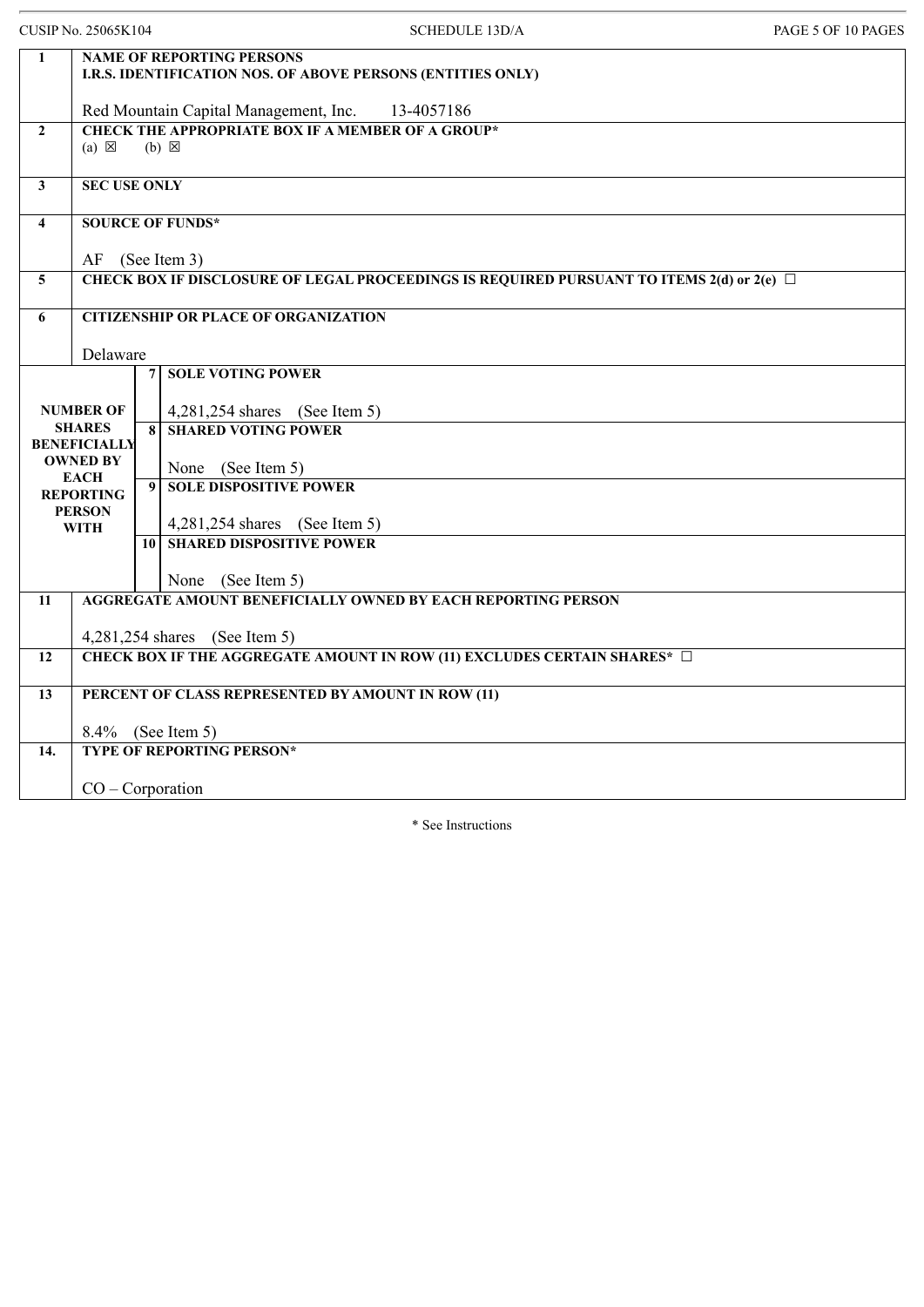CUSIP No. 25065K104 SCHEDULE 13D/A PAGE 6 OF 10 PAGES **1 NAME OF REPORTING PERSONS I.R.S. IDENTIFICATION NOS. OF ABOVE PERSONS (ENTITIES ONLY)** Willem Mesdag **2 CHECK THE APPROPRIATE BOX IF A MEMBER OF A GROUP\*** (a)  $\boxtimes$  (b)  $\boxtimes$ **3 SEC USE ONLY 4 SOURCE OF FUNDS\*** AF (See Item 3) **5 CHECK BOX IF DISCLOSURE OF LEGAL PROCEEDINGS IS REQUIRED PURSUANT TO ITEMS 2(d) or 2(e)** ☐ **6 CITIZENSHIP OR PLACE OF ORGANIZATION** U.S. Citizen **NUMBER OF SHARES BENEFICIALLY OWNED BY EACH REPORTING PERSON WITH 7 SOLE VOTING POWER** 4,281,254 shares (See Item 5) **8 SHARED VOTING POWER** None (See Item 5) **9 SOLE DISPOSITIVE POWER** 4,281,254 shares (See Item 5) **10 SHARED DISPOSITIVE POWER** None (See Item 5) **11 AGGREGATE AMOUNT BENEFICIALLY OWNED BY EACH REPORTING PERSON** 4,281,254 shares (See Item 5) **12 CHECK BOX IF THE AGGREGATE AMOUNT IN ROW (11) EXCLUDES CERTAIN SHARES\*** ☐ **13 PERCENT OF CLASS REPRESENTED BY AMOUNT IN ROW (11)** 8.4% (See Item 5) **14. TYPE OF REPORTING PERSON\*** IN – Individual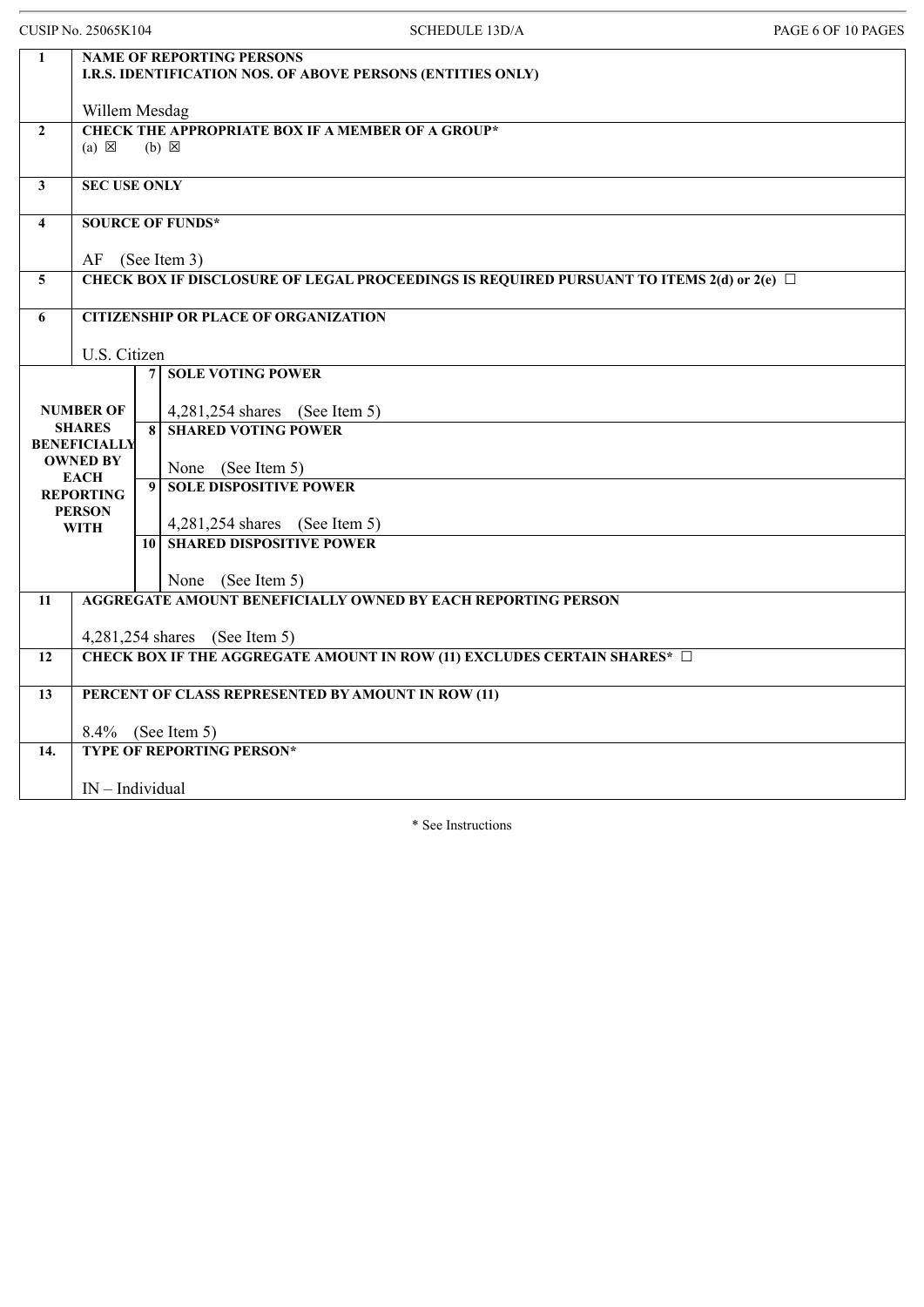### CUSIP No. 25065K104 SCHEDULE 13D/A PAGE 7 OF 10 PAGES

This Amendment No. 1 amends and supplements the Schedule 13D filed with the Securities and Exchange Commission (the "SEC") on March 25, 2013, by (i) Red Mountain Capital Partners LLC, a Delaware limited liability company ("RMCP LLC"), (ii) Red Mountain Partners, L.P., a Delaware limited partnership ("RMP"), (iii) RMCP GP LLC, a Delaware limited liability company ("RMCP GP"), (iv) Red Mountain Capital Management, Inc., a Delaware corporation ("RMCM"), and (v) Willem Mesdag, a natural person and citizen of the United States of America, with respect to the common stock, par value \$0.01 per share (the "Common Stock"), of Destination XL Group, Inc., a Delaware corporation ("Destination XL"). The filing of any amendment to this Schedule 13D (including the filing of this Amendment No. 1) shall not be construed to be an admission by the Reporting Persons (as defined below) that a material change has occurred in the facts set forth in this Schedule 13D or that such amendment is required under Rule 13d-2 of the Securities Exchange Act of 1934, as amended.

RMCP LLC, RMP, and RMCP GP are sometimes collectively referred to herein as "Red Mountain." Red Mountain, RMCM and Mr. Mesdag are sometimes collectively referred to herein as the "Reporting Persons."

### **ITEM 3. SOURCE AND AMOUNT OF FUNDS OR OTHER CONSIDERATION.**

### **Item 3 of this Schedule 13D is hereby amended to include the following information:**

Between August 23, 2013 and October 9, 2013, RMP has purchased an aggregate of 722,930 shares of Common Stock on the open market at an aggregate purchase price (excluding trading commissions and related administrative costs) of \$4,510,469.26. The source of the funds used by RMP to purchase such shares was working capital of RMP.

The information set forth in Item 5(c) below is hereby incorporated by reference in response to this Item 3.

### **ITEM 5. INTEREST IN SECURITIES OF THE ISSUER.**

### **Items 5(a) and 5(b) of this Schedule 13D are hereby amended and restated as follows:**

**(a)-(b)** RMP beneficially owns, in the aggregate, 4,281,254 shares of Common Stock, which represent approximately 8.4% of the outstanding Common Stock.(1) RMP has the sole power to vote or direct the vote, and the sole power to dispose or direct the disposition, of all such 4,281,254 shares of Common Stock.

Because each of RMCP GP, RMCP LLC, RMCM and Mr. Mesdag may be deemed to control RMP, each of RMCP GP, RMCP LLC, RMCM and Mr. Mesdag may be deemed to beneficially own, and to have the power to vote or direct the vote, or dispose or direct the disposition, of all of the Common Stock beneficially owned by RMP.

Other than shares of Common Stock beneficially owned by RMP, none of the Reporting Persons or Mr. Teets or Jack Watkinson, who is a Partner of Red Mountain, may be deemed to beneficially own any shares of Common Stock.

Each of RMCP LLC, RMP and RMCP GP affirms membership in a group with each other but disclaims membership in a group with RMCM or Mr. Mesdag. Each of RMCM and Mr. Mesdag disclaims membership in a group with any person.

(1) All calculations of percentage ownership in this Schedule 13D are based on 50,932,799 shares of Common Stock outstanding as of August 3, 2013, as reported in the Form 10-Q which was filed by Destination XL Group, Inc. with the Securities and Exchange Commission on August 23, 2013.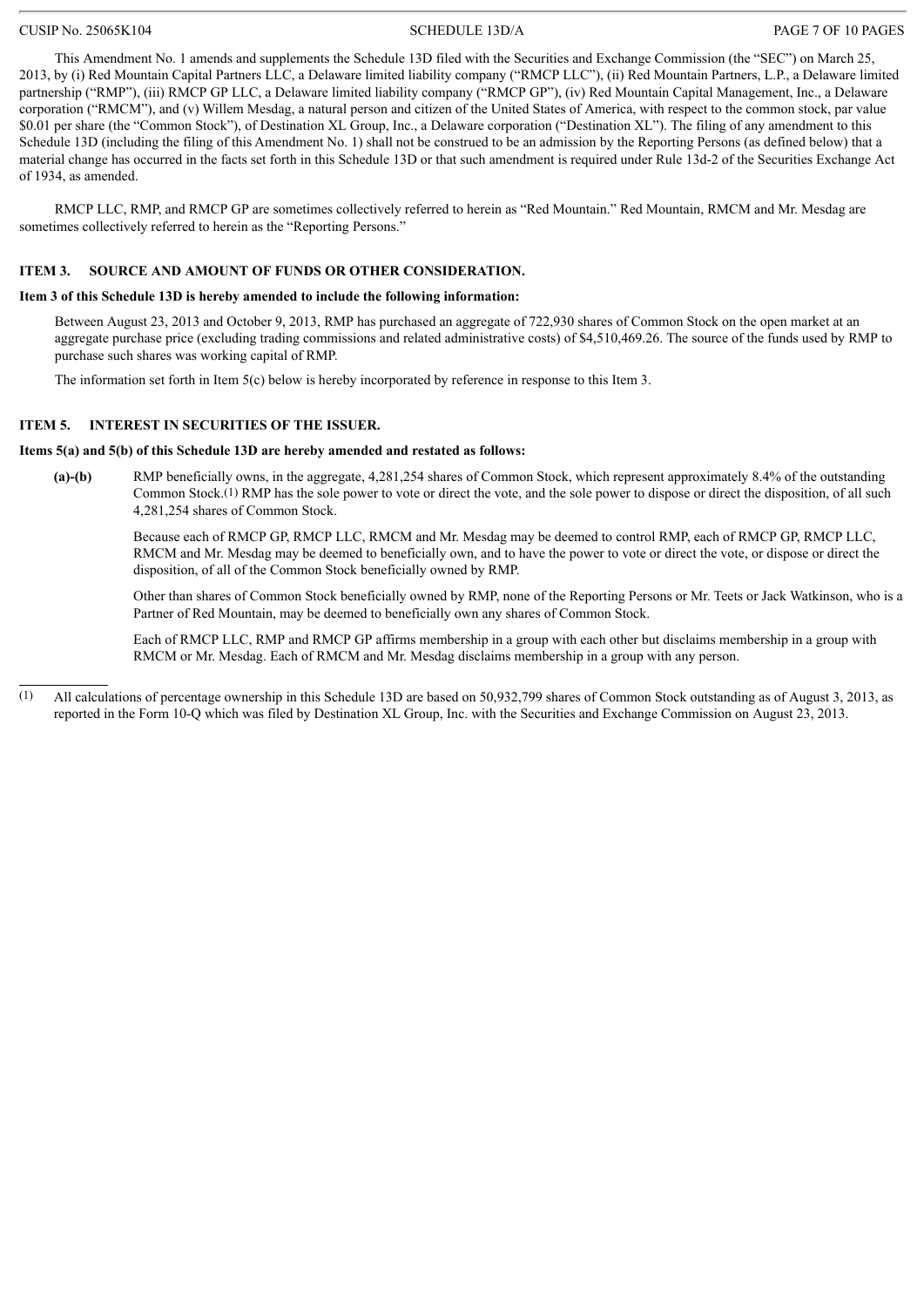### CUSIP No. 25065K104 SCHEDULE 13D/A PAGE 8 OF 10 PAGES

The filing of this Schedule 13D shall not be construed as an admission that any Reporting Person is the beneficial owner of any of the shares of Common Stock that such Reporting Person may be deemed to beneficially own. Without limiting the foregoing sentence, each of RMCM and Mr. Mesdag disclaims beneficial ownership of all shares of Common Stock reported in this Schedule 13D. In addition, the filing of this Schedule 13D shall not be construed as an admission that any partner, member, director, officer or affiliate of any Reporting Person is the beneficial owner of any of the shares of Common Stock that such partner, member, director, officer or affiliate may be deemed to beneficially own. Without limiting the foregoing sentence, each of Mr. Teets and Mr. Watkinson disclaims beneficial ownership of all shares of Common Stock reported in this Schedule 13D.

### **Item 5(c) of this Schedule 13D is hereby amended to include the following information:**

**(c)** The following table lists all transactions in Common Stock effected between August 23, 2013 and October 9, 2013 by RMP. All such transactions were effected on the open market.

| Shares of       |                                 |                     |
|-----------------|---------------------------------|---------------------|
| Common<br>Stock | Weighted                        |                     |
| Purchased       | Average Price<br>per Share (\$) | Date of<br>Purchase |
| 67,070          | 5.91                            | 8/23/2013           |
| 27,592          | 6.18                            | 8/26/2013           |
| 48,800          | 6.08                            | 8/27/2013           |
| 41,329          | 6.11                            | 8/28/2013           |
| 50,000          | 6.25                            | 8/29/2013           |
| 50,000          | 6.20                            | 8/30/2013           |
| 56,400          | 6.15                            | 9/3/2013            |
| 20,500          | 6.21                            | 9/4/2013            |
| 22,000          | 6.28                            | 9/5/2013            |
| 43,000          | 6.26                            | 9/6/2013            |
| 20,000          | 6.30                            | 9/9/2013            |
| 32,500          | 6.46                            | 9/10/2013           |
| 57,000          | 6.34                            | 9/11/2013           |
| 25,000          | 6.24                            | 9/12/2013           |
| 17,000          | 6.26                            | 9/13/2013           |
| 17,500          | 6.36                            | 9/16/2013           |
| 4,700           | 6.47                            | 9/17/2013           |
| 1,900           | 6.48                            | 9/18/2013           |
| 200             | 6.50                            | 9/19/2013           |
| 500             | 6.48                            | 9/25/2013           |
| 11,000          | 6.43                            | 9/26/2013           |
| 9,213           | 6.42                            | 9/27/2013           |
| 13,000          | 6.47                            | 9/30/2013           |
| 4,226           | 6.50                            | 10/1/2013           |
| 2,200           | 6.48                            | 10/2/2013           |
| 7,500           | 6.49                            | 10/3/2013           |
| 3,300           | 6.48                            | 10/7/2013           |
| 49,500          | 6.38                            | 10/8/2013           |
| 20.000          | 6.49                            | 10/9/2013           |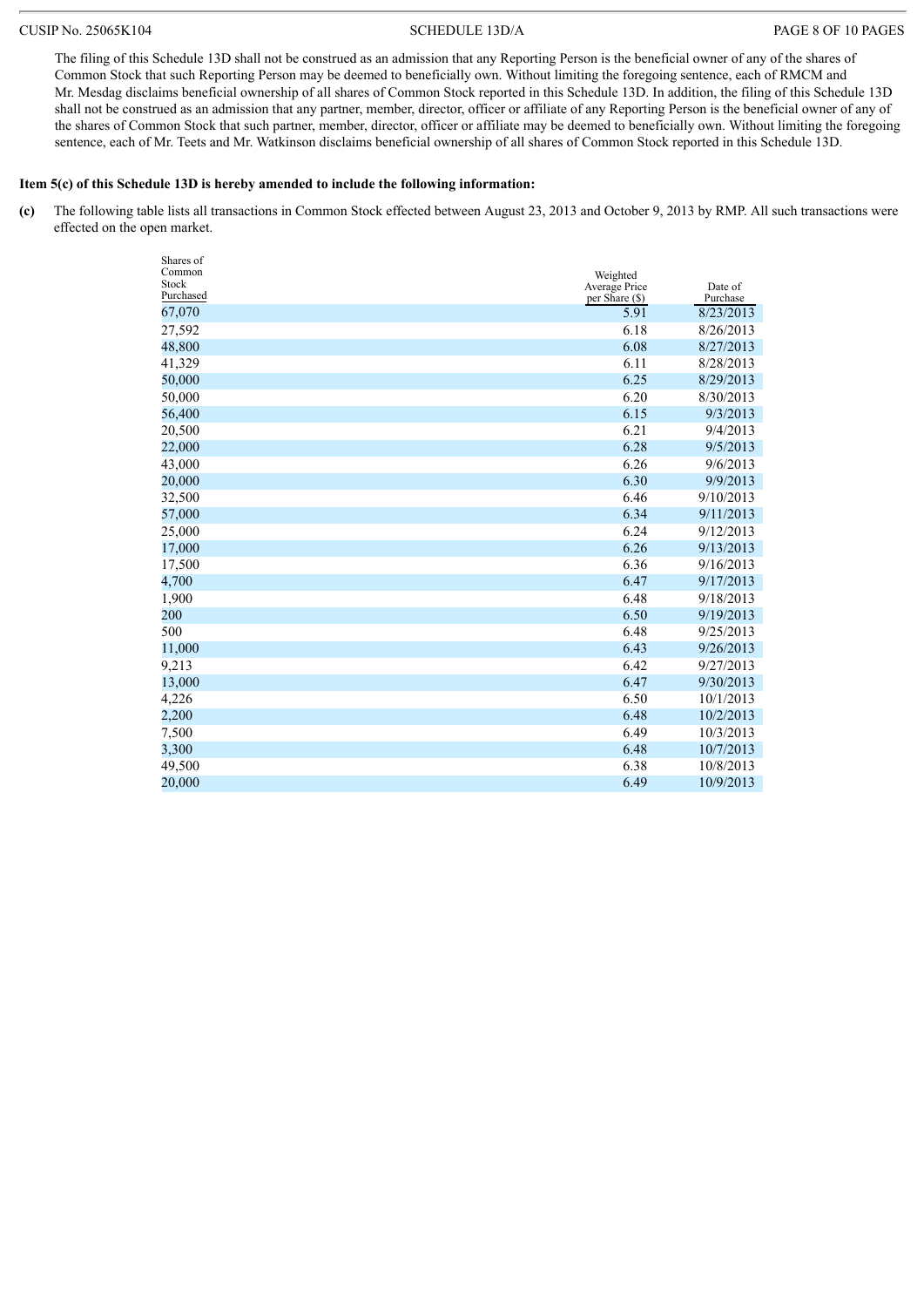### **SIGNATURE**

After reasonable inquiry and to the best of my knowledge and belief, I certify that the information set forth in this statement is true, complete and correct.

Dated: October 10, 2013

### **RED MOUNTAIN CAPITAL PARTNERS LLC**

/s/ Willem Mesdag By: Willem Mesdag Title: Authorized Signatory

### **RED MOUNTAIN PARTNERS, L.P.**

By: RMCP GP LLC, its general partner /s/ Willem Mesdag By: Willem Mesdag Title: Authorized Signatory

### **RMCP GP LLC**

/s/ Willem Mesdag By: Willem Mesdag Title: Authorized Signatory

### **RED MOUNTAIN CAPITAL MANAGEMENT, INC.**

/s/ Willem Mesdag

By: Willem Mesdag Title: President

### **WILLEM MESDAG**

/s/ Willem Mesdag